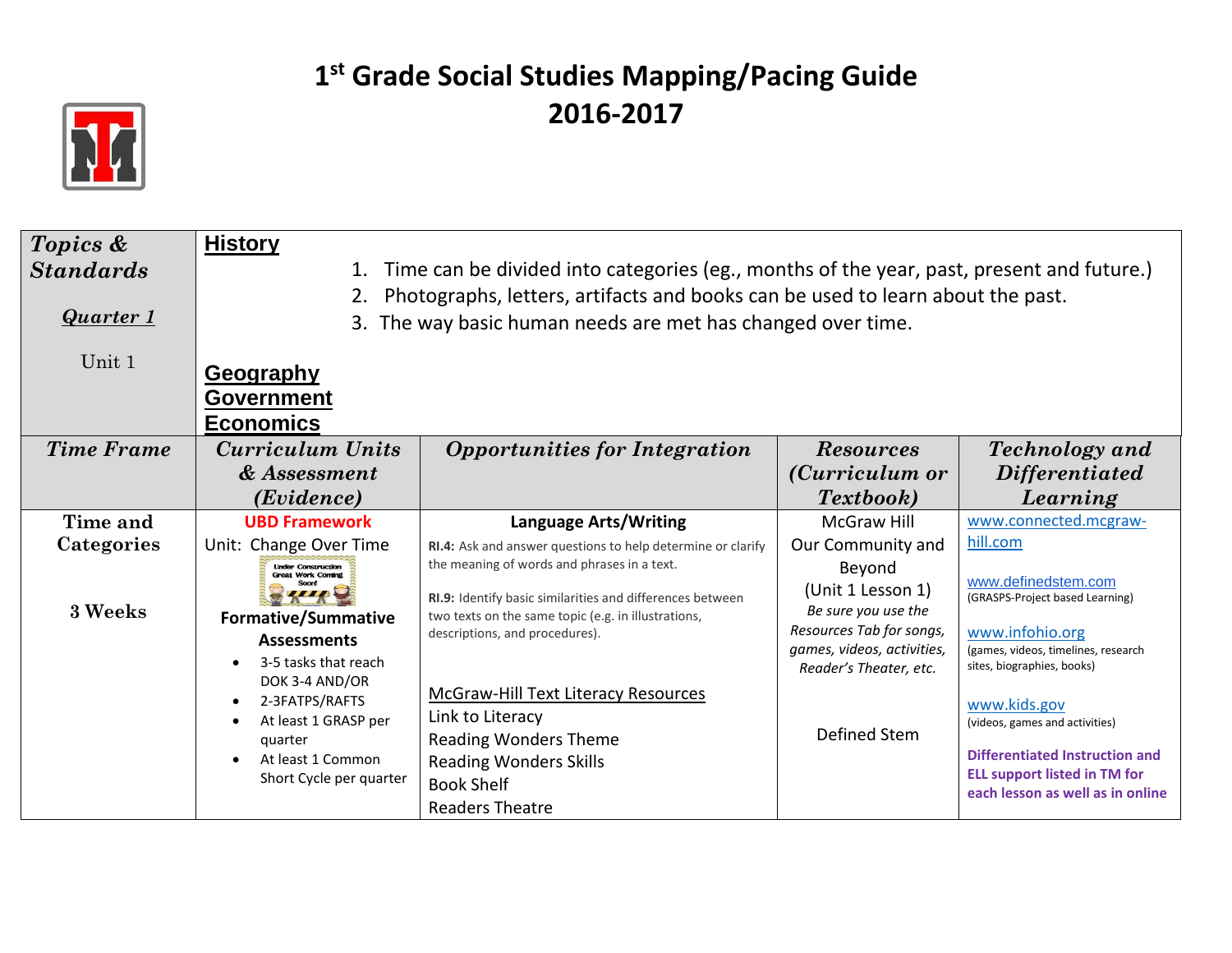|                                         | *Assessments located within<br>unit<br>McGraw-Hill Assessment<br>Resources<br>Self-Check Quiz<br><b>CCSS Reading</b><br><b>Informational Text</b><br>Words to Know<br>Unit Wrap Up<br>Big Idea Project |                                                                                                                                  |                                                                      | resources under "Show as You<br>Go."                                                                                                                                                                                                                       |
|-----------------------------------------|--------------------------------------------------------------------------------------------------------------------------------------------------------------------------------------------------------|----------------------------------------------------------------------------------------------------------------------------------|----------------------------------------------------------------------|------------------------------------------------------------------------------------------------------------------------------------------------------------------------------------------------------------------------------------------------------------|
| Photographs,                            | <b>UBD Framework</b>                                                                                                                                                                                   | <b>Language Arts/Writing</b>                                                                                                     | <b>McGraw Hill</b>                                                   | www.connected.mcgraw-                                                                                                                                                                                                                                      |
| Letters,                                | Unit: People and Events                                                                                                                                                                                |                                                                                                                                  | Our Community and                                                    | hill.com                                                                                                                                                                                                                                                   |
| Artifacts and                           | <b>Shape History</b>                                                                                                                                                                                   | RI.1.3 Describe the connection between two individuals,<br>events, or pieces of information in a text.                           | Beyond                                                               |                                                                                                                                                                                                                                                            |
| <b>Books</b> used to<br>Learn about the | <b>Under Construction</b><br><b>Great Work Coming</b>                                                                                                                                                  |                                                                                                                                  | (Unit 1 Lesson 2-3)<br>Be sure you use the                           | www.definedstem.com                                                                                                                                                                                                                                        |
| Past/Holidays                           | ,,,,                                                                                                                                                                                                   | McGraw-Hill Text Literacy Resources                                                                                              | Resources Tab for songs,                                             | (GRASPS-Project based Learning)                                                                                                                                                                                                                            |
| 3 Weeks                                 | <b>Formative/Summative</b><br><b>Assessments</b><br>3-5 tasks that reach<br>DOK 3-4 AND/OR<br>2-3FATPS/RAFTS<br>At least 1 GRASP per<br>quarter<br>At least 1 Common<br>Short Cycle per quarter        | Link to Literacy<br><b>Reading Wonders Theme</b><br><b>Reading Wonders Skills</b><br><b>Book Shelf</b><br><b>Readers Theatre</b> | games, videos, activities,<br>Reader's Theater, etc.<br>Defined Stem | www.infohio.org<br>(games, videos, timelines, research<br>sites, biographies, books)<br>www.kids.gov<br>(videos, games and activities)<br><b>Differentiated Instruction and</b><br><b>ELL support listed in TM for</b><br>each lesson as well as in online |
|                                         | *Assessments located within<br>unit<br>McGraw-Hill Assessment                                                                                                                                          |                                                                                                                                  |                                                                      | resources under "Show as You<br>Go."                                                                                                                                                                                                                       |
|                                         | Resources<br>Self-Check Quiz<br>$\bullet$                                                                                                                                                              |                                                                                                                                  |                                                                      |                                                                                                                                                                                                                                                            |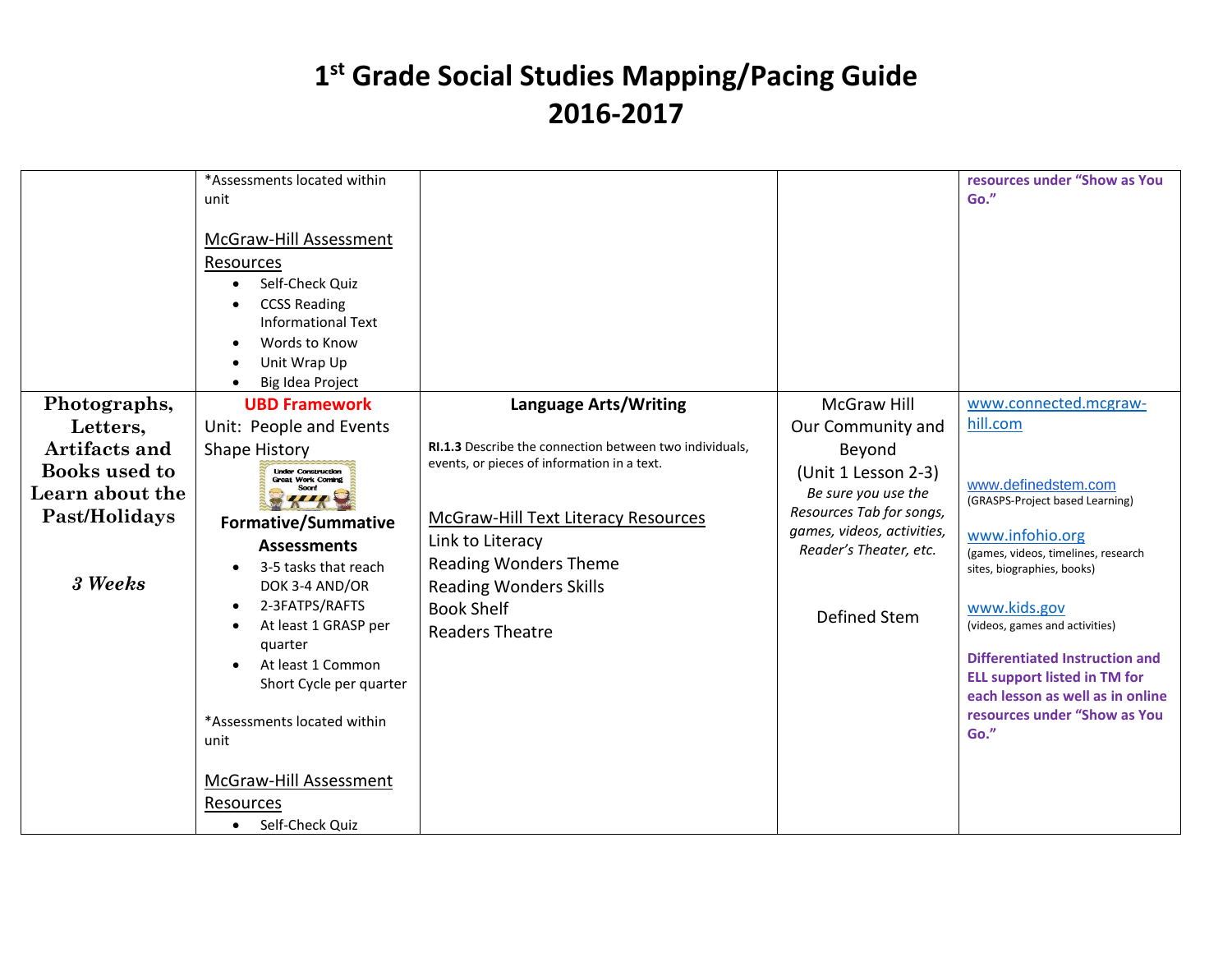|                      | <b>CCSS Reading</b><br>$\bullet$<br><b>Informational Text</b><br>Words to Know<br>$\bullet$<br>Unit Wrap Up<br>Big Idea Project<br>$\bullet$ |                                                                                                            |                                                      |                                                                                      |
|----------------------|----------------------------------------------------------------------------------------------------------------------------------------------|------------------------------------------------------------------------------------------------------------|------------------------------------------------------|--------------------------------------------------------------------------------------|
| <b>How Basic</b>     | <b>UBD Framework</b>                                                                                                                         | <b>Language Arts/Writing</b>                                                                               | <b>McGraw Hill</b>                                   | www.connected.mcgraw-                                                                |
| <b>Needs are Met</b> | Unit:                                                                                                                                        | <b>RI.3:</b> Describe the connection between two individuals.                                              | Our Community and                                    | hill.com                                                                             |
| and Have             | <b>Formative/Summative</b>                                                                                                                   | events, or pieces of information in a text.                                                                | Beyond                                               |                                                                                      |
| <b>Changed Over</b>  | <b>Assessments</b>                                                                                                                           | RI.5: Know and use various text features (e.g. headings,                                                   | (Unit 1 Lesson 3-4)                                  |                                                                                      |
| Time                 | 3-5 tasks that reach<br>DOK 3-4 AND/OR                                                                                                       | tables of contents, glossaries, electronic menus, icons) to<br>locate key facts or information in a text.  | Be sure you use the<br>Resources Tab for songs,      | www.definedstem.com<br>(GRASPS-Project based Learning)                               |
| 3 weeks              | 2-3FATPS/RAFTS<br>$\bullet$<br>At least 1 GRASP per<br>quarter                                                                               | RI.4: Ask and answer questions to help determine or clarify<br>the meaning of words and phrases in a text. | games, videos, activities,<br>Reader's Theater, etc. | www.infohio.org<br>(games, videos, timelines, research<br>sites, biographies, books) |
|                      | At least 1 Common<br>$\bullet$<br>Short Cycle per quarter                                                                                    | McGraw-Hill Text Literacy Resources<br>Link to Literacy                                                    | <b>Defined Stem</b>                                  | www.kids.gov<br>(videos, games and activities)                                       |
|                      | *Assessments located within<br>unit                                                                                                          | <b>Reading Wonders Theme</b><br><b>Reading Wonders Skills</b>                                              |                                                      | Differentiated Instruction and<br><b>ELL support listed in TM for</b>                |
|                      | McGraw-Hill Assessment                                                                                                                       | <b>Book Shelf</b>                                                                                          |                                                      | each lesson as well as in online<br>resources under "Show as You                     |
|                      | <b>Resources</b>                                                                                                                             | <b>Readers Theatre</b>                                                                                     |                                                      | Go."                                                                                 |
|                      | Self-Check Quiz                                                                                                                              |                                                                                                            |                                                      |                                                                                      |
|                      | <b>CCSS Reading</b><br>٠                                                                                                                     |                                                                                                            |                                                      |                                                                                      |
|                      | <b>Informational Text</b>                                                                                                                    |                                                                                                            |                                                      |                                                                                      |
|                      | Words to Know<br>Unit Wrap Up                                                                                                                |                                                                                                            |                                                      |                                                                                      |
|                      | Big Idea Project<br>٠                                                                                                                        |                                                                                                            |                                                      |                                                                                      |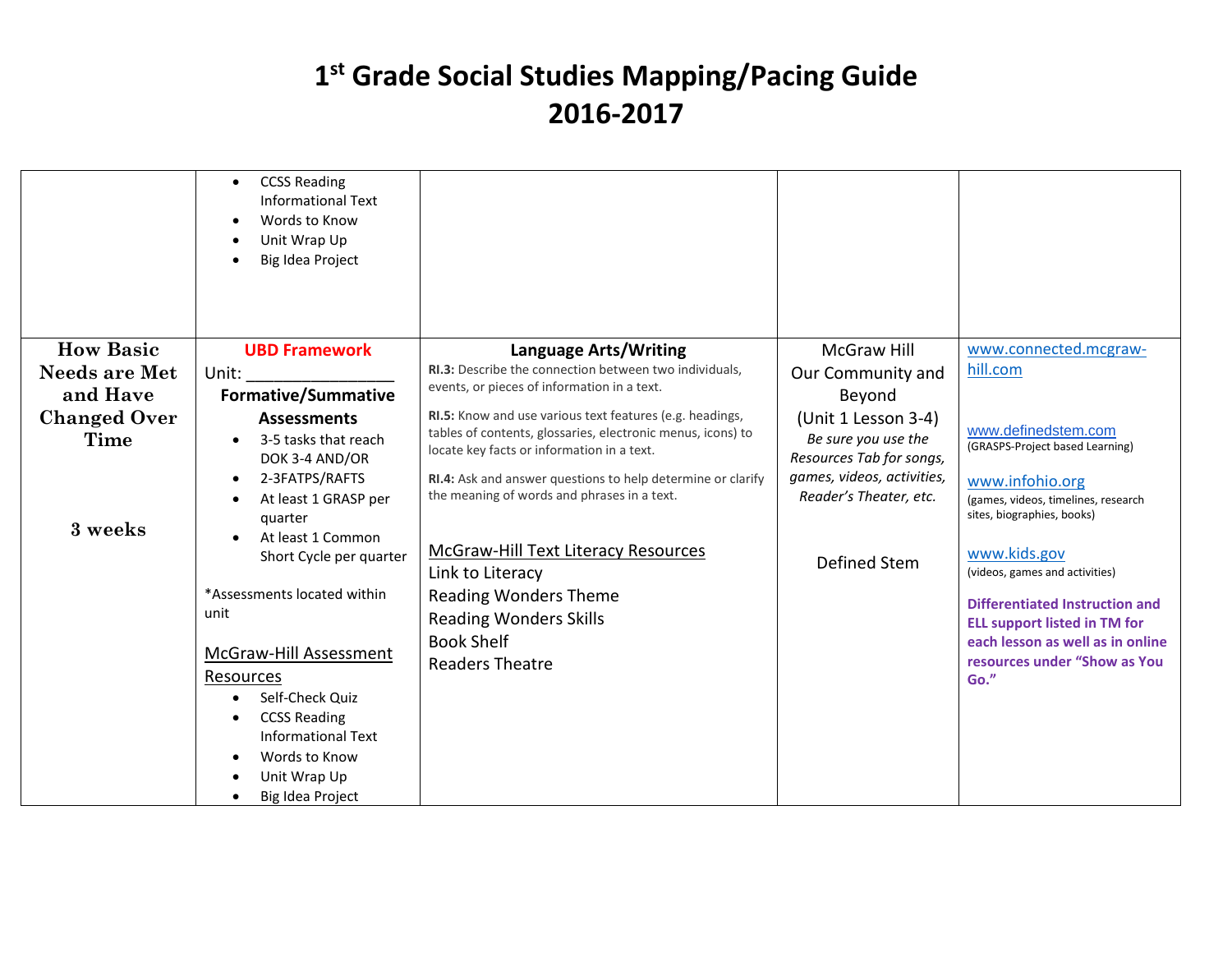| Topics &<br><b>Standards</b> | <b>History</b>                                                                                                                                                                                                                                                                                                                                                                                                                             |
|------------------------------|--------------------------------------------------------------------------------------------------------------------------------------------------------------------------------------------------------------------------------------------------------------------------------------------------------------------------------------------------------------------------------------------------------------------------------------------|
| <b>Quarter 2</b>             | Geography<br>4. Maps can be used to locate and identify places.<br>5. Places are distinctive because of their physical characteristics (landforms and bodies of<br>water) and human characteristics (structures built by people).<br>6. Families interact with the physical environment differently in different times and places.<br>7. Diverse cultural practices address basic human needs in various ways and may change over<br>time. |
|                              | <b>Government</b><br>Economics                                                                                                                                                                                                                                                                                                                                                                                                             |

| <b>Time Frame</b><br>Quarter 2        | <b>Curriculum Units</b><br>& Assessment<br>( <i>Evidence</i> )                                            | <b>Opportunities for Integration</b>                                                                                                                 | <b>Resources</b><br><i>(Curriculum</i> )<br>or Textbook)                               | <b>Technology</b> , Other                                                 |
|---------------------------------------|-----------------------------------------------------------------------------------------------------------|------------------------------------------------------------------------------------------------------------------------------------------------------|----------------------------------------------------------------------------------------|---------------------------------------------------------------------------|
| Maps-<br>Locations &<br><b>Places</b> | <b>UBD Framework</b><br>Unit:<br><b>Formative/Summative</b>                                               | <b>Language Arts/Writing</b><br>RI.5: Know and use various text features (e.g. headings,<br>tables of contents, glossaries, electronic menus, icons) | <b>McGraw Hill</b><br><b>Our Community</b><br>and Beyond                               | www.connected.mcgraw-<br>hill.com                                         |
| 2 Weeks                               | <b>Assessments</b><br>2-3 tasks that reach<br>$\bullet$<br>DOK 3-4 AND/OR<br>1-2 FATPS/RAFTS<br>$\bullet$ | to locate key facts or information in a text.<br>McGraw-Hill Text Literacy Resources<br>Link to Literacy                                             | (Unit 2 Lesson 1)<br>Be sure you use the<br>Resources Tab for<br>songs, games, videos, | www.definedstem.com<br>(GRASPS-Project based Learning)<br>www.infohio.org |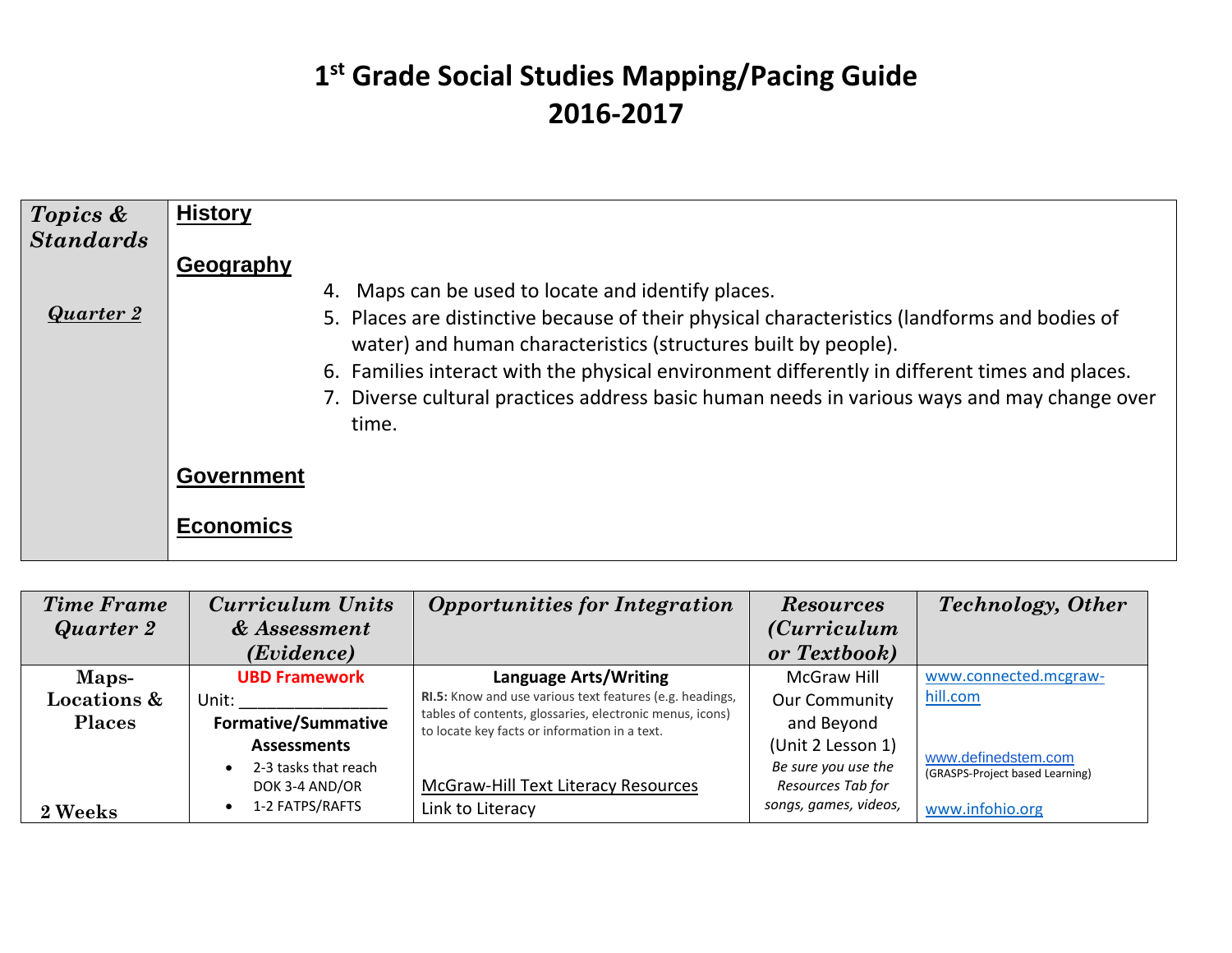|                                                 | At least 1 GRASP per<br>quarter<br>At least 1 Common<br>Short Cycle per quarter<br>*Assessments located within<br>unit<br>McGraw-Hill Assessment<br>Resources<br>Self-Check Quiz<br><b>CCSS Reading</b><br><b>Informational Text</b><br>Words to Know<br>Unit Wrap Up<br>Big Idea Project | <b>Reading Wonders Theme</b><br><b>Reading Wonders Skills</b><br><b>Book Shelf</b><br><b>Readers Theatre</b>                                                            | activities, Reader's<br>Theater, etc.<br>Defined Stem                          | (games, videos, timelines, research sites,<br>biographies, books)<br>www.kids.gov<br>(videos, games and activities)<br><b>Differentiated Instruction and</b><br><b>ELL support listed in TM for each</b><br>lesson as well as in online<br>resources under "Show as You<br>Go." |
|-------------------------------------------------|-------------------------------------------------------------------------------------------------------------------------------------------------------------------------------------------------------------------------------------------------------------------------------------------|-------------------------------------------------------------------------------------------------------------------------------------------------------------------------|--------------------------------------------------------------------------------|---------------------------------------------------------------------------------------------------------------------------------------------------------------------------------------------------------------------------------------------------------------------------------|
| Physical<br><b>Characteristics</b><br>of Places | <b>UBD Framework</b><br>Unit: Where We Live<br><b>Under Construction</b>                                                                                                                                                                                                                  | <b>Language Arts/Writing</b><br>RI.5: Know and use various text features (e.g. headings,<br>tables of contents, glossaries, electronic menus, icons)                    | <b>McGraw Hill</b><br><b>Our Community</b>                                     | www.connected.mcgraw-<br>hill.com                                                                                                                                                                                                                                               |
| Human<br><b>Characteristics</b>                 | <b>Great Work Coming</b>                                                                                                                                                                                                                                                                  | to locate key facts or information in a text.                                                                                                                           | and Beyond<br>(Unit 2 Lesson 2)<br>Be sure you use the<br>Resources Tab for    | www.definedstem.com<br>(GRASPS-Project based Learning)                                                                                                                                                                                                                          |
| Lesson 2<br>3 Weeks                             | <b>Formative/Summative</b><br><b>Assessments</b><br>3-5 tasks that reach<br>DOK 3-4 AND/OR<br>2-3 FATPS/RAFTS<br>At least 1 GRASP per                                                                                                                                                     | McGraw-Hill Text Literacy Resources<br>Link to Literacy<br><b>Reading Wonders Theme</b><br><b>Reading Wonders Skills</b><br><b>Book Shelf</b><br><b>Readers Theatre</b> | songs, games, videos,<br>activities, Reader's<br>Theater, etc.<br>Defined Stem | www.infohio.org<br>(games, videos, timelines, research sites,<br>biographies, books)<br>www.kids.gov<br>(videos, games and activities)                                                                                                                                          |
|                                                 | quarter<br>At least 1 Common<br>Short Cycle per quarter<br>*Assessments located within<br>unit                                                                                                                                                                                            |                                                                                                                                                                         |                                                                                | <b>Differentiated Instruction and</b><br><b>ELL support listed in TM for each</b><br>lesson as well as in online<br>resources under "Show as You<br>Go."                                                                                                                        |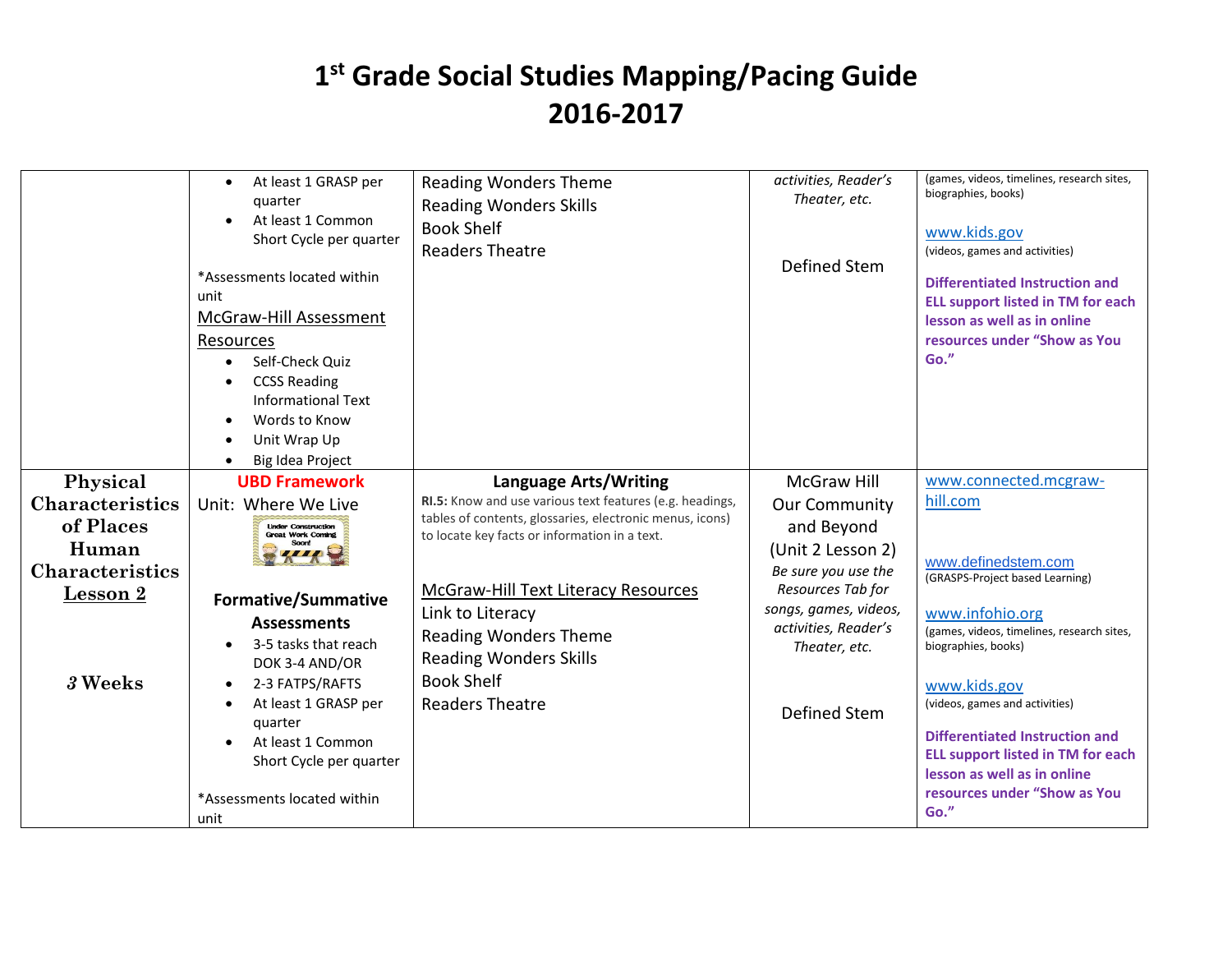|                 | McGraw-Hill Assessment<br>Resources<br>Self-Check Quiz<br>$\bullet$<br><b>CCSS Reading</b><br><b>Informational Text</b><br>Words to Know<br>$\bullet$<br>Unit Wrap Up<br>Big Idea Project |                                                     |                       |                                                                   |
|-----------------|-------------------------------------------------------------------------------------------------------------------------------------------------------------------------------------------|-----------------------------------------------------|-----------------------|-------------------------------------------------------------------|
| Family          | <b>UBD Framework</b>                                                                                                                                                                      | <b>Language Arts/Writing</b>                        | <b>McGraw Hill</b>    | www.connected.mcgraw-                                             |
| Interaction     | Unit:                                                                                                                                                                                     | RI.4: Ask and answer questions to help determine or | <b>Our Community</b>  | hill.com                                                          |
| with the        | <b>Formative/Summative</b>                                                                                                                                                                | clarify the meaning of words and phrases in a text. | and Beyond            |                                                                   |
| Physical        | <b>Assessments</b>                                                                                                                                                                        |                                                     | (Unit 2 Lesson 3)     |                                                                   |
| Environment     | 2-3 tasks that reach                                                                                                                                                                      | <b>McGraw-Hill Text Literacy Resources</b>          | Be sure you use the   | www.definedstem.com<br>(GRASPS-Project based Learning)            |
| <b>Lesson 3</b> | DOK 3-4 AND/OR                                                                                                                                                                            | Link to Literacy                                    | Resources Tab for     |                                                                   |
|                 | 1-2 FATPS/RAFTS<br>$\bullet$                                                                                                                                                              | <b>Reading Wonders Theme</b>                        | songs, games, videos, | www.infohio.org                                                   |
|                 | At least 1 GRASP per<br>$\bullet$                                                                                                                                                         | <b>Reading Wonders Skills</b>                       | activities, Reader's  | (games, videos, timelines, research sites,<br>biographies, books) |
| 2 Weeks         | quarter                                                                                                                                                                                   | <b>Book Shelf</b>                                   | Theater, etc.         |                                                                   |
|                 | At least 1 Common<br>Short Cycle per quarter                                                                                                                                              | <b>Readers Theatre</b>                              | $=$                   | www.kids.gov<br>(videos, games and activities)                    |
|                 | *Assessments located within                                                                                                                                                               |                                                     | Defined Stem          | Differentiated Instruction and                                    |
|                 | unit                                                                                                                                                                                      |                                                     |                       | <b>ELL support listed in TM for each</b>                          |
|                 | McGraw-Hill Assessment                                                                                                                                                                    |                                                     |                       | lesson as well as in online                                       |
|                 | Resources                                                                                                                                                                                 |                                                     |                       | resources under "Show as You                                      |
|                 | Self-Check Quiz                                                                                                                                                                           |                                                     |                       | Go."                                                              |
|                 | <b>CCSS Reading</b>                                                                                                                                                                       |                                                     |                       |                                                                   |
|                 | <b>Informational Text</b><br>Words to Know                                                                                                                                                |                                                     |                       |                                                                   |
|                 | Unit Wrap Up                                                                                                                                                                              |                                                     |                       |                                                                   |
|                 | Big Idea Project                                                                                                                                                                          |                                                     |                       |                                                                   |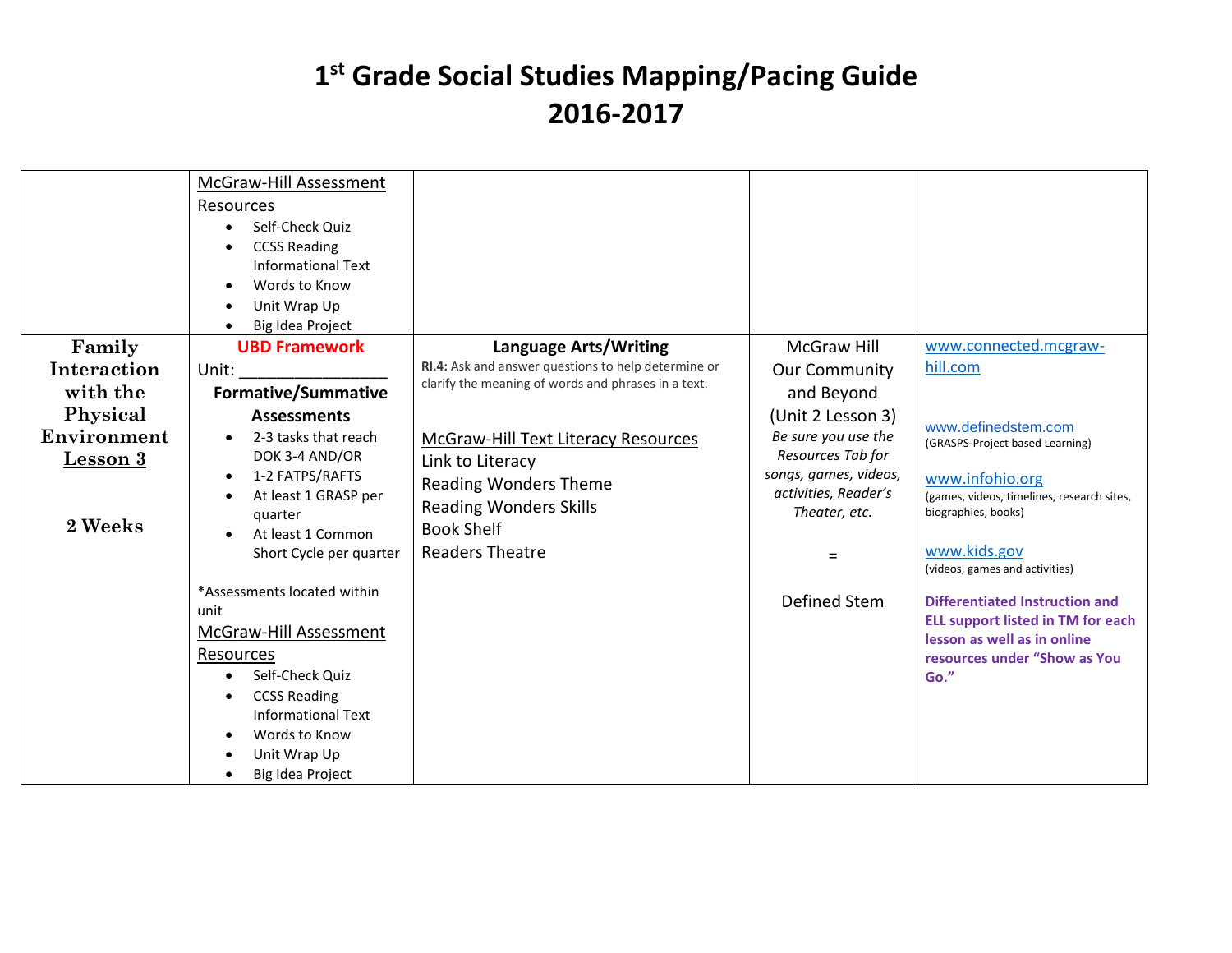| <b>Diverse</b>                                                      | <b>UBD Framework</b>                                                                                                                                                                                                                                                                                                                                                                                                | RI.3: Describe the connection between two individuals,                                                                                                                  | McGraw Hill                                                                                                                                                          | www.connected.mcgraw-                                                                                                                                                                                                                                                                                                                                 |
|---------------------------------------------------------------------|---------------------------------------------------------------------------------------------------------------------------------------------------------------------------------------------------------------------------------------------------------------------------------------------------------------------------------------------------------------------------------------------------------------------|-------------------------------------------------------------------------------------------------------------------------------------------------------------------------|----------------------------------------------------------------------------------------------------------------------------------------------------------------------|-------------------------------------------------------------------------------------------------------------------------------------------------------------------------------------------------------------------------------------------------------------------------------------------------------------------------------------------------------|
| Cultural                                                            | Unit:                                                                                                                                                                                                                                                                                                                                                                                                               | events, or pieces of information in a text.                                                                                                                             | <b>Our Community</b>                                                                                                                                                 | hill.com                                                                                                                                                                                                                                                                                                                                              |
| <b>Practices</b>                                                    | <b>Formative/Summative</b>                                                                                                                                                                                                                                                                                                                                                                                          |                                                                                                                                                                         | and Beyond                                                                                                                                                           |                                                                                                                                                                                                                                                                                                                                                       |
| <b>Leveled Reader</b><br><u>"On Top of the</u><br>World"<br>2 Weeks | <b>Assessments</b><br>2-3 tasks that reach<br>DOK 3-4 AND/OR<br>1-2 FATPS/RAFTS<br>$\bullet$<br>At least 1 GRASP per<br>$\bullet$<br>quarter<br>At least 1 Common<br>Short Cycle per quarter<br>*Assessments located within<br>unit<br>McGraw-Hill Assessment<br>Resources<br>Self-Check Quiz<br><b>CCSS Reading</b><br><b>Informational Text</b><br>Words to Know<br>$\bullet$<br>Unit Wrap Up<br>Big Idea Project | <b>McGraw-Hill Text Literacy Resources</b><br>Link to Literacy<br><b>Reading Wonders Theme</b><br><b>Reading Wonders Skills</b><br><b>Book Shelf</b><br>Readers Theatre | Leveled Reader: On<br>Top of the World<br>Be sure you use the<br>Resources Tab for<br>songs, games, videos,<br>activities, Reader's<br>Theater, etc.<br>Defined Stem | www.definedstem.com<br>(GRASPS-Project based Learning)<br>www.infohio.org<br>(games, videos, timelines, research sites,<br>biographies, books)<br>www.kids.gov<br>(videos, games and activities)<br>Differentiated Instruction and<br><b>ELL support listed in TM for each</b><br>lesson as well as in online<br>resources under "Show as You<br>Go." |

| Topics &         | <b>History</b>                                                                                 |
|------------------|------------------------------------------------------------------------------------------------|
| <b>Standards</b> | Geography                                                                                      |
| <b>Quarter 3</b> |                                                                                                |
|                  | <b>Government</b>                                                                              |
|                  | <b>Economics</b>                                                                               |
|                  | 11. Wants are unlimited and resources are limited. Therefore, people make choices because they |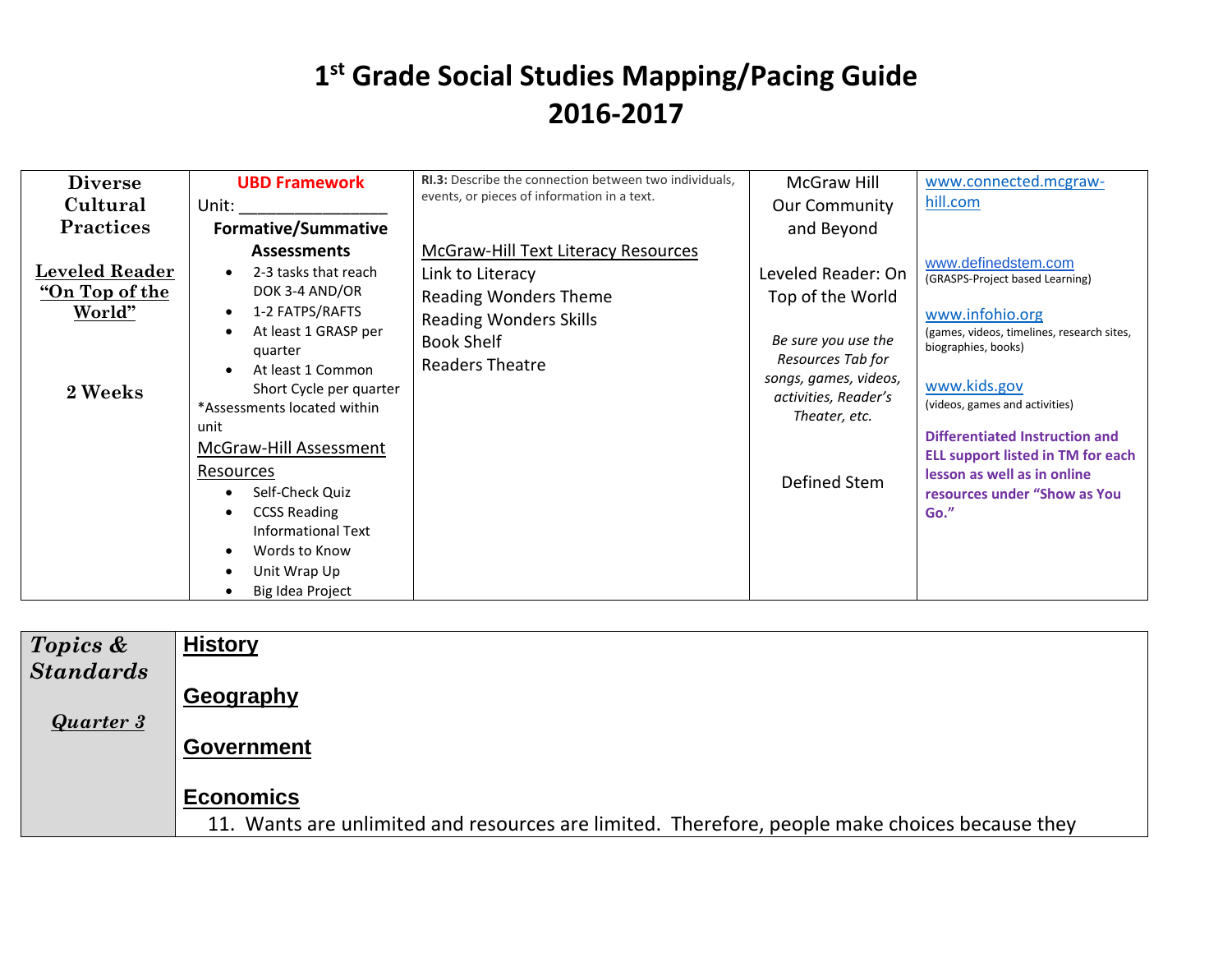cannot have everything they want.

12. People produce and consume goods and services in the community.

13. People trade to obtain goods and services they want.

14. Currency is used as a means of economic exchange.

| <b>Time Frame</b><br>Quarter 3       | <b>Curriculum Units</b><br>& Assessment<br>(Evidence)                                                                                                                                                                                                                                                                                                                                                                                                | <b>Opportunities for Integration</b>                                                                                                                                                                                                                                                                                    | <b>Resources</b><br><i>(Curriculum</i> )<br>or Textbook)                                                                                                                                                                                          | Technology,<br><b>Other</b>                                                                                                                                                                                                                                                                                                                                                                |
|--------------------------------------|------------------------------------------------------------------------------------------------------------------------------------------------------------------------------------------------------------------------------------------------------------------------------------------------------------------------------------------------------------------------------------------------------------------------------------------------------|-------------------------------------------------------------------------------------------------------------------------------------------------------------------------------------------------------------------------------------------------------------------------------------------------------------------------|---------------------------------------------------------------------------------------------------------------------------------------------------------------------------------------------------------------------------------------------------|--------------------------------------------------------------------------------------------------------------------------------------------------------------------------------------------------------------------------------------------------------------------------------------------------------------------------------------------------------------------------------------------|
| Wants and<br><b>Needs</b><br>3 Weeks | <b>UBD Framework</b><br>Unit:<br><b>Formative/Summative</b><br><b>Assessments</b><br>3-5 tasks that reach<br>DOK 3-4 AND/OR<br>2-3 FATPS/RAFTS<br>$\bullet$<br>At least 1 GRASP per<br>quarter<br>At least 1 Common<br>Short Cycle per<br>quarter<br>*Assessments located within<br>unit<br>McGraw-Hill Assessment<br>Resources<br>Self-Check Quiz<br><b>CCSS Reading</b><br>$\bullet$<br><b>Informational Text</b><br>Words to Know<br>Unit Wrap Up | <b>Language Arts/Writing</b><br>RI.3: Describe the connection between two individuals,<br>events, ideas, or pieces of information in a text.<br>McGraw-Hill Text Literacy Resources<br>Link to Literacy<br><b>Reading Wonders Theme</b><br><b>Reading Wonders Skills</b><br><b>Book Shelf</b><br><b>Readers Theatre</b> | <b>McGraw Hill</b><br>Our Community and<br>Beyond<br>(Unit 3 Lesson 1)<br>Be sure you use the<br>Resources Tab for songs,<br>games, videos, activities,<br>Reader's Theater, etc.<br>Defined Stem<br>"Animal<br>Adaptations"<br>(Wants and Needs) | www.connected.mcgraw-<br>hill.com<br>www.definedstem.com<br>(GRASPS-Project based Learning)<br>www.infohio.org<br>(games, videos, timelines, research<br>sites, biographies, books)<br>www.kids.gov<br>(videos, games and activities)<br><b>Differentiated Instruction</b><br>and ELL support listed in TM<br>for each lesson as well as in<br>online resources under<br>"Show as You Go." |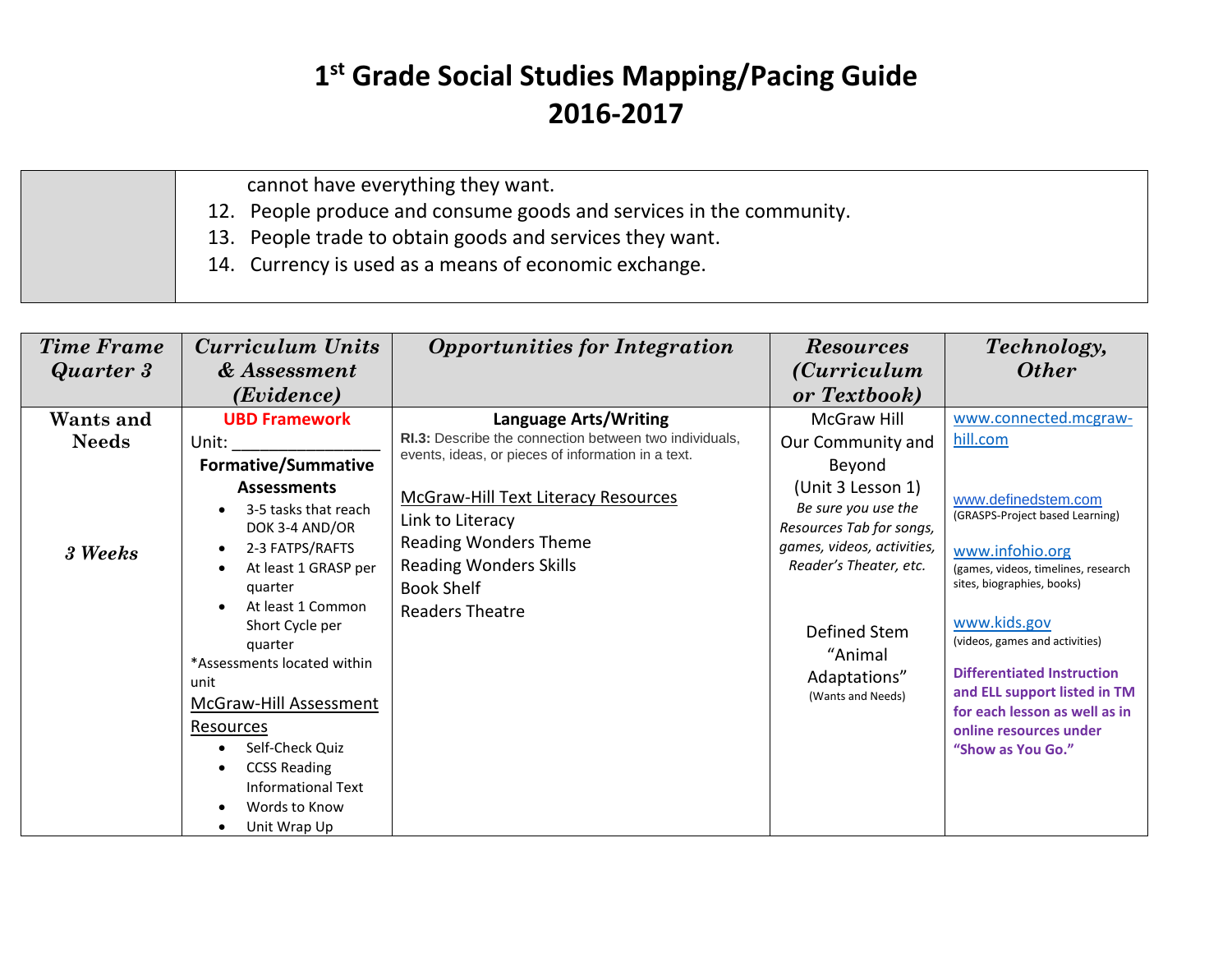|                                                                                    | Big Idea Project<br>$\bullet$                                                                                                                                                                                                                                                                                                                                                                                                      |                                                                                                                                                                                                                                                                                                                         |                                                                                                                                                                                                                                                                          |                                                                                                                                                                                                                                                                                                                                                                                            |
|------------------------------------------------------------------------------------|------------------------------------------------------------------------------------------------------------------------------------------------------------------------------------------------------------------------------------------------------------------------------------------------------------------------------------------------------------------------------------------------------------------------------------|-------------------------------------------------------------------------------------------------------------------------------------------------------------------------------------------------------------------------------------------------------------------------------------------------------------------------|--------------------------------------------------------------------------------------------------------------------------------------------------------------------------------------------------------------------------------------------------------------------------|--------------------------------------------------------------------------------------------------------------------------------------------------------------------------------------------------------------------------------------------------------------------------------------------------------------------------------------------------------------------------------------------|
| People<br><b>Produce and</b><br>Consume<br>Goods and<br><b>Services</b><br>3 Weeks | <b>UBD Framework</b><br>Unit: Economics<br><b>Under Construction</b><br><b>Great Work Coming</b><br><b>Formative/Summative</b><br><b>Assessments</b><br>3-5 tasks that reach<br>DOK 3-4 AND/OR<br>2-3 FATPS/RAFTS<br>$\bullet$<br>At least 1 GRASP per<br>quarter<br>At least 1 Common<br>Short Cycle per<br>quarter<br>*Assessments located within<br>unit<br>McGraw-Hill Assessment<br>Resources<br>Self-Check Quiz<br>$\bullet$ | <b>Language Arts/Writing</b><br>RI.3: Describe the connection between two individuals,<br>events, ideas, or pieces of information in a text.<br>McGraw-Hill Text Literacy Resources<br>Link to Literacy<br><b>Reading Wonders Theme</b><br><b>Reading Wonders Skills</b><br><b>Book Shelf</b><br><b>Readers Theatre</b> | <b>McGraw Hill</b><br>Our Community and<br>Beyond<br>(Unit 3 Lesson 1-2)<br>Be sure you use the<br>Resources Tab for songs,<br>games, videos, activities,<br>Reader's Theater, etc.<br>Defined Stem<br>Leveled Reader: The<br>Apple Man: The<br>Story of John<br>Chapman | www.connected.mcgraw-<br>hill.com<br>www.definedstem.com<br>(GRASPS-Project based Learning)<br>www.infohio.org<br>(games, videos, timelines, research<br>sites, biographies, books)<br>www.kids.gov<br>(videos, games and activities)<br><b>Differentiated Instruction</b><br>and ELL support listed in TM<br>for each lesson as well as in<br>online resources under<br>"Show as You Go." |
|                                                                                    | <b>CCSS Reading</b><br><b>Informational Text</b><br>Words to Know<br>Unit Wrap Up<br>Big Idea Project                                                                                                                                                                                                                                                                                                                              |                                                                                                                                                                                                                                                                                                                         |                                                                                                                                                                                                                                                                          |                                                                                                                                                                                                                                                                                                                                                                                            |
| Trading<br>3 Weeks                                                                 | <b>UBD Framework</b><br>Unit: The Unit<br><b>Formative/Summative</b><br><b>Assessments</b>                                                                                                                                                                                                                                                                                                                                         | <b>Language Arts/Writing</b><br>RI.3: Describe the connection between two individuals,<br>events, ideas, or pieces of information in a text.                                                                                                                                                                            | <b>McGraw Hill</b><br>Our Community and<br>Beyond<br>(Unit 3 Lesson 3-4)                                                                                                                                                                                                 | www.connected.mcgraw-<br>hill.com<br>www.definedstem.com<br>(GRASPS-Project based Learning)<br>www.infohio.org                                                                                                                                                                                                                                                                             |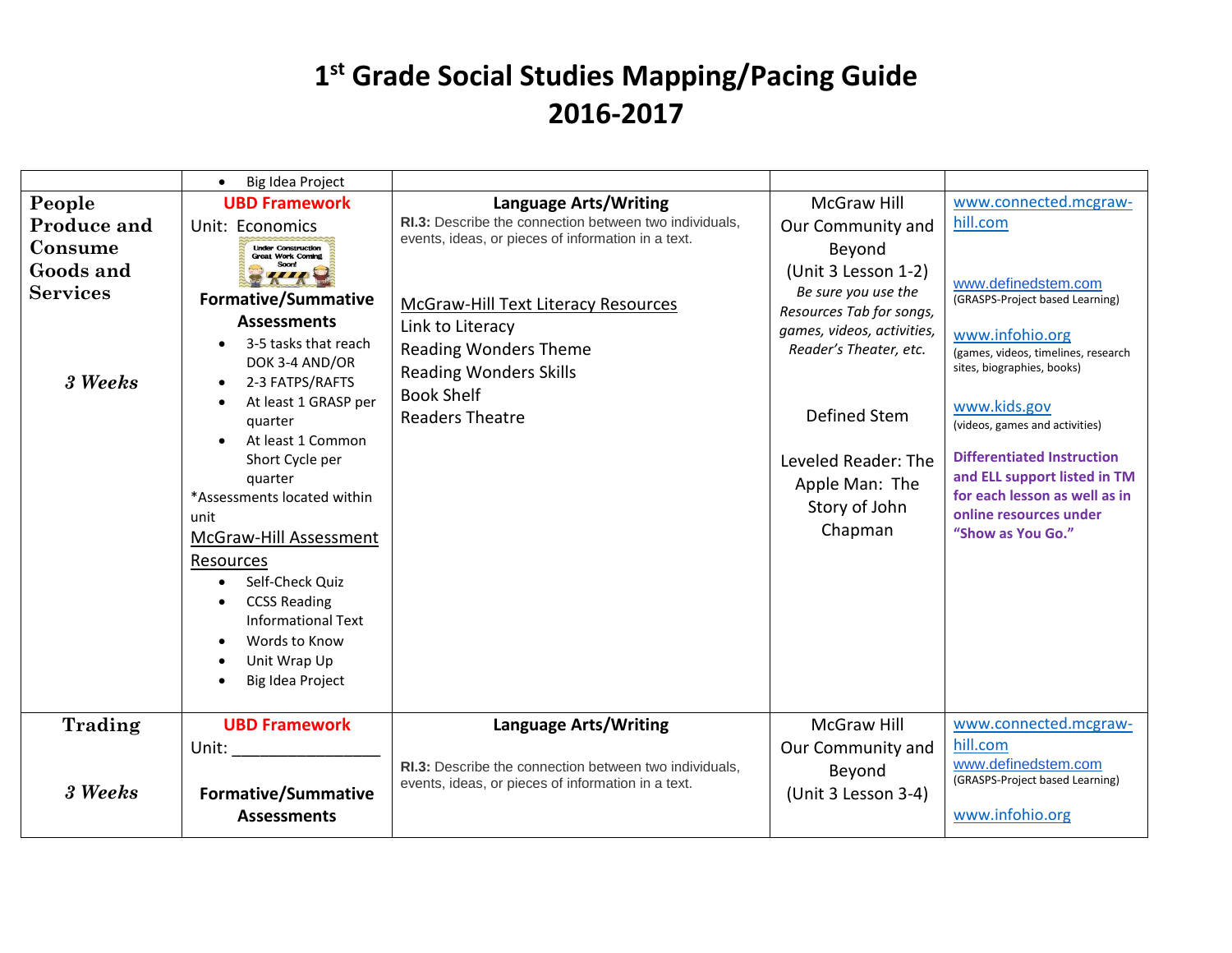| 2-3 FATPS/RAFTS<br>$\bullet$<br><b>Reading Wonders Theme</b><br>At least 1 GRASP per<br>$\bullet$<br><b>Reading Wonders Skills</b><br>quarter<br><b>Book Shelf</b><br>At least 1 Common<br>$\bullet$<br>Readers Theatre<br>Short Cycle per<br>quarter<br>*Assessments located within<br>unit<br>McGraw-Hill Assessment<br>Resources<br>Self-Check Quiz<br>٠<br><b>CCSS Reading</b><br>$\bullet$<br>Informational Text<br>Words to Know<br>$\bullet$<br>Unit Wrap Up<br>٠<br>Big Idea Project<br>٠ | Reader's Theater, etc.<br>Defined Stem | www.kids.gov<br>(videos, games and activities)<br><b>Differentiated Instruction</b><br>and ELL support listed in TM<br>for each lesson as well as in<br>online resources under<br>"Show as You Go." |
|---------------------------------------------------------------------------------------------------------------------------------------------------------------------------------------------------------------------------------------------------------------------------------------------------------------------------------------------------------------------------------------------------------------------------------------------------------------------------------------------------|----------------------------------------|-----------------------------------------------------------------------------------------------------------------------------------------------------------------------------------------------------|
|---------------------------------------------------------------------------------------------------------------------------------------------------------------------------------------------------------------------------------------------------------------------------------------------------------------------------------------------------------------------------------------------------------------------------------------------------------------------------------------------------|----------------------------------------|-----------------------------------------------------------------------------------------------------------------------------------------------------------------------------------------------------|

| $T_{\alpha n}$       | .         |
|----------------------|-----------|
| Topics &             | -4- - - - |
| <b>Sta</b><br>naaras |           |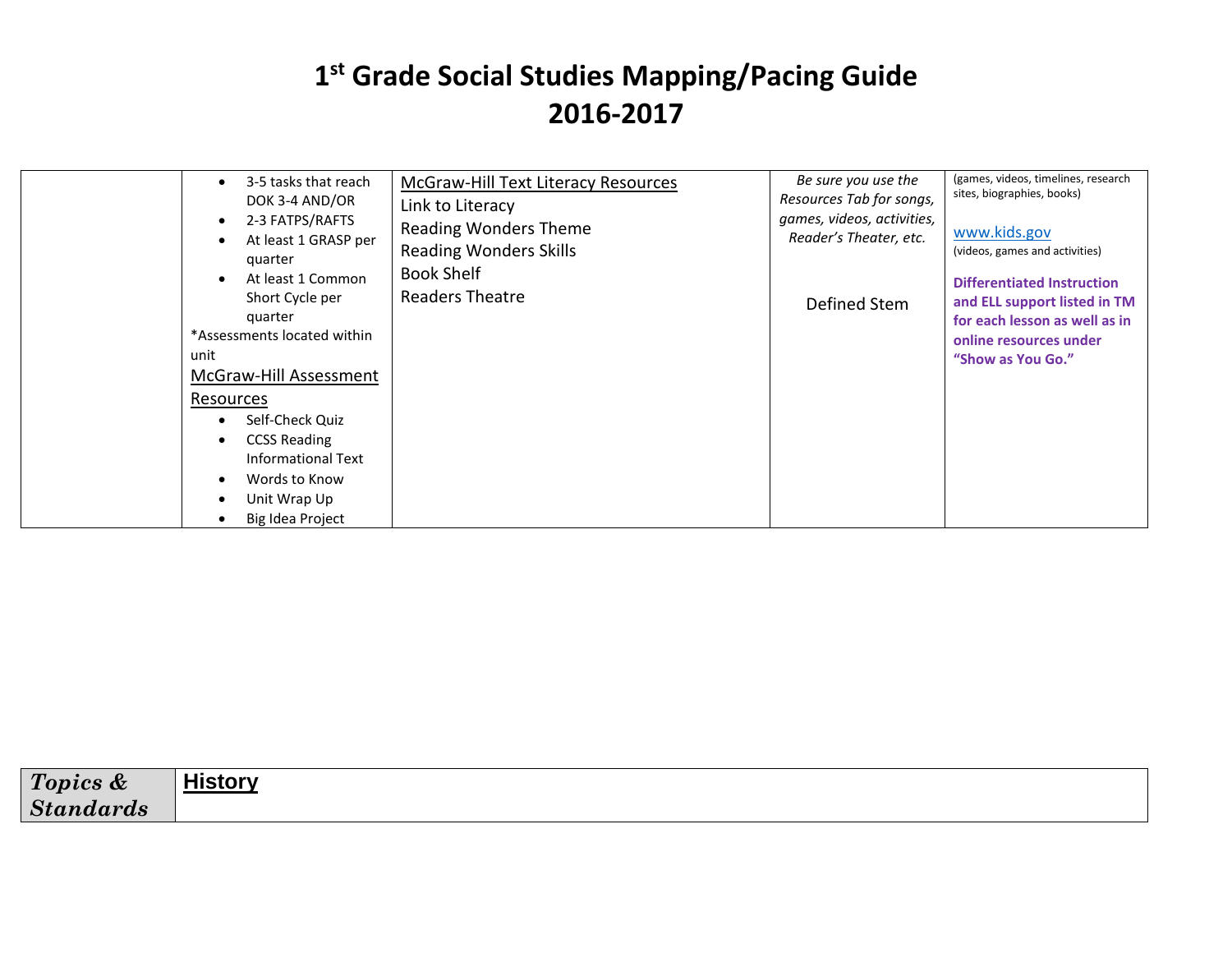|                                                                                    | Geography                                                                                                                                                                                                                                                                                          |
|------------------------------------------------------------------------------------|----------------------------------------------------------------------------------------------------------------------------------------------------------------------------------------------------------------------------------------------------------------------------------------------------|
| <b>Quarter 4</b><br><i>Government</i><br>Unit by $1^{st}$<br><b>Grade Teachers</b> | <b>Government</b><br>8. Individuals are accountable for their actions.<br>9. Collaboration requires group members to respect the rights and opinions of others<br>10. Rules exist in different settings. The principles of fairness should guide rules and the consequences<br>for breaking rules. |
|                                                                                    | <b>Economics</b>                                                                                                                                                                                                                                                                                   |

| <b>Time Frame</b>     | <b>Curriculum Units</b>                                                                                                                          | <b>Opportunities for Integration</b>                                                                                                                             | <b>Resources</b>                                                                                                                                  | <b>Technology</b> , Other                                                                                                                                                                                                   |
|-----------------------|--------------------------------------------------------------------------------------------------------------------------------------------------|------------------------------------------------------------------------------------------------------------------------------------------------------------------|---------------------------------------------------------------------------------------------------------------------------------------------------|-----------------------------------------------------------------------------------------------------------------------------------------------------------------------------------------------------------------------------|
|                       | & Assessment                                                                                                                                     |                                                                                                                                                                  | <i>(Curriculum</i> )                                                                                                                              |                                                                                                                                                                                                                             |
|                       | (Evidence)                                                                                                                                       |                                                                                                                                                                  | or Textbook)                                                                                                                                      |                                                                                                                                                                                                                             |
| <b>Good Citizens-</b> | <b>UBD Framework</b>                                                                                                                             | <b>Language Arts/Writing</b>                                                                                                                                     | <b>McGraw Hill</b>                                                                                                                                | www.connected.mcgraw-hill.com                                                                                                                                                                                               |
| Accountable           | Unit: Government                                                                                                                                 | <b>RI.4:</b> Ask and answer questions to help determine or                                                                                                       | <b>Our Community</b>                                                                                                                              |                                                                                                                                                                                                                             |
| for Actions           | <b>Under Construction</b><br><b>Great Work Coming</b>                                                                                            | clarify the meaning of words and phrases in a text.                                                                                                              | and Beyond                                                                                                                                        | www.definedstem.com<br>(GRASPS-Project based Learning)                                                                                                                                                                      |
| 3 Weeks               | <b>Formative/Summative</b><br><b>Assessments</b><br>3-5 tasks that reach<br>DOK 3-4 AND/OR<br>2-3 FATPS/RAFTS<br>At least 1 GRASP per<br>quarter | McGraw-Hill Text Literacy Resources<br>Link to Literacy<br>Reading Wonders Theme<br><b>Reading Wonders Skills</b><br><b>Book Shelf</b><br><b>Readers Theatre</b> | (Unit 4 Lesson 1-2)<br>Be sure you use the<br>Resources Tab for<br>songs, games, videos,<br>activities, Reader's<br>Theater, etc.<br>Defined Stem | www.infohio.org<br>(games, videos, timelines, research sites,<br>biographies, books)<br>www.kids.gov<br>(videos, games and activities)<br><b>Differentiated Instruction and ELL</b><br>support listed in TM for each lesson |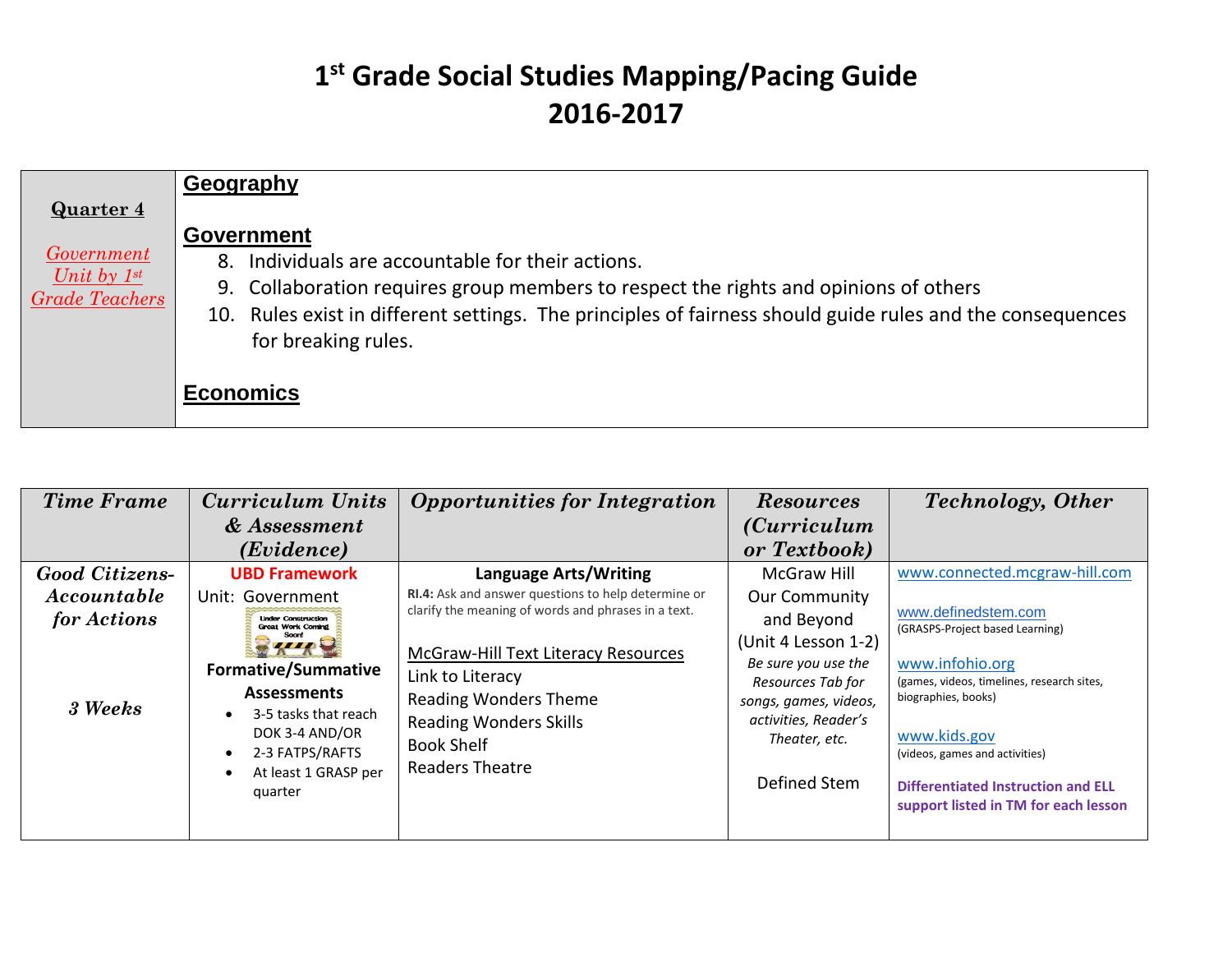|                  | At least 1 Common<br>Short Cycle per<br>quarter<br>*Assessments located within<br>unit<br>McGraw-Hill Assessment<br>Resources<br>Self-Check Quiz<br>$\bullet$<br><b>CCSS Reading</b><br><b>Informational Text</b><br>Words to Know<br>$\bullet$<br>Unit Wrap Up<br>$\bullet$<br>Big Idea Project<br>$\bullet$ |                                                         |                                            | as well as in online resources under<br>"Show as You Go."         |
|------------------|---------------------------------------------------------------------------------------------------------------------------------------------------------------------------------------------------------------------------------------------------------------------------------------------------------------|---------------------------------------------------------|--------------------------------------------|-------------------------------------------------------------------|
| Collaboration-   | <b>UBD Framework</b>                                                                                                                                                                                                                                                                                          | <b>Language Arts/Writing</b>                            | McGraw Hill                                | www.connected.mcgraw-hill.com                                     |
| Respecting the   | Unit:                                                                                                                                                                                                                                                                                                         | RI.1: Ask and answer questions about key details in a   | <b>Our Community</b>                       |                                                                   |
| <b>Rights of</b> | <b>Formative/Summative</b>                                                                                                                                                                                                                                                                                    | text.<br>RI.3: Describe the connection between two      | and Beyond                                 | www.definedstem.com<br>(GRASPS-Project based Learning)            |
| <b>Others</b>    | <b>Assessments</b>                                                                                                                                                                                                                                                                                            | individuals, events, ideas, or pieces of information    | (Unit 4 Lesson 2-3)                        |                                                                   |
|                  | 3-5 tasks that reach<br>$\bullet$                                                                                                                                                                                                                                                                             | in a text.                                              | Be sure you use the                        | www.infohio.org                                                   |
|                  | DOK 3-4 AND/OR                                                                                                                                                                                                                                                                                                |                                                         | Resources Tab for<br>songs, games, videos, | (games, videos, timelines, research sites,<br>biographies, books) |
| 3 Weeks          | 2-3 FATPS/RAFTS<br>$\bullet$<br>At least 1 GRASP per<br>$\bullet$                                                                                                                                                                                                                                             |                                                         | activities, Reader's                       |                                                                   |
|                  | quarter                                                                                                                                                                                                                                                                                                       | McGraw-Hill Text Literacy Resources<br>Link to Literacy | Theater, etc.                              | www.kids.gov                                                      |
|                  | At least 1 Common                                                                                                                                                                                                                                                                                             | <b>Reading Wonders Theme</b>                            |                                            | (videos, games and activities)                                    |
|                  | Short Cycle per                                                                                                                                                                                                                                                                                               | <b>Reading Wonders Skills</b>                           |                                            | <b>Differentiated Instruction and ELL</b>                         |
|                  | quarter<br>*Assessments located within                                                                                                                                                                                                                                                                        | <b>Book Shelf</b>                                       | Defined Stem                               | support listed in TM for each lesson                              |
|                  | unit                                                                                                                                                                                                                                                                                                          | <b>Readers Theatre</b>                                  |                                            | as well as in online resources under<br>"Show as You Go."         |
|                  | McGraw-Hill Assessment                                                                                                                                                                                                                                                                                        |                                                         |                                            |                                                                   |
|                  | Resources                                                                                                                                                                                                                                                                                                     |                                                         |                                            |                                                                   |
|                  | Self-Check Quiz<br>$\bullet$                                                                                                                                                                                                                                                                                  |                                                         |                                            |                                                                   |